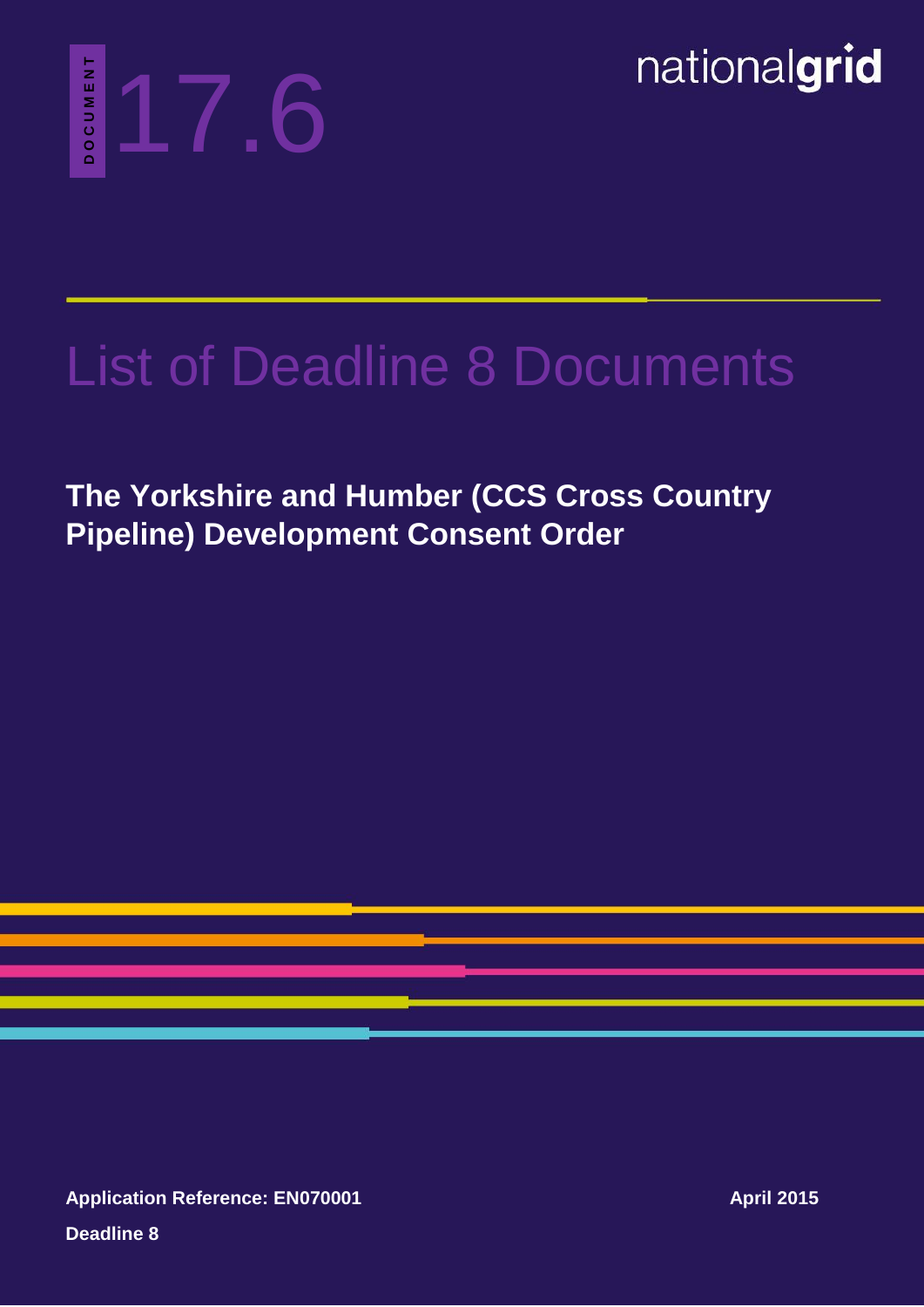| Volume 2.0            | (Plans/Drawings/Sections)                                                                                    |                           |                          |
|-----------------------|--------------------------------------------------------------------------------------------------------------|---------------------------|--------------------------|
| Document<br>Reference | <b>Document Title</b>                                                                                        | Section/Plan<br>Reference | Revision                 |
| 2.1                   | <b>Land Plans</b>                                                                                            | 17                        | H                        |
| 2.1                   | <b>Land Plans</b>                                                                                            | 19                        | G                        |
| 2.3                   | <b>Works Plans</b>                                                                                           | 19                        | B                        |
| 2.4                   | Access Rights of Way and Stopping Up<br>Plans                                                                | 19                        | B                        |
| 2.5                   | <b>Hedgerow Plans</b>                                                                                        | 19                        | B                        |
| 2.25                  | Camblesforth Multi-Junction Planning<br>Arrangement                                                          |                           | $\mathsf{C}$             |
| 2.26                  | Camblesforth Multi - Junction<br>Elevations (N+E)                                                            |                           | $\mathsf{C}$             |
| 2.27                  | Camblesforth Multi - Junction<br>Elevations (S+W)                                                            |                           | $\mathsf C$              |
| 2.29                  | Camblesforth Multi - Junction<br>Elevations (Operational Site)                                               |                           | $\mathsf{C}$             |
| 2.30                  | Camblesforth Multi - Junction Planting<br>Drawing                                                            |                           | B                        |
| 2.63                  | <b>Driffield Construction Compound</b><br>Temporary Vehicular Access (A614)                                  |                           | B                        |
| 2.71                  | <b>Driffield Construction Compound</b><br>Temporary Vehicular Access (A614)<br>Vehicular Swept Path Analysis |                           | B                        |
| <b>Volume 3.0</b>     | (Draft Development Consent Order)                                                                            |                           |                          |
| Document<br>Reference | <b>Document Title</b>                                                                                        | Section/Plan<br>Reference | <b>Revision</b>          |
| 3.1                   | <b>Draft Development Consent Order</b>                                                                       |                           | <b>Rev G</b>             |
| 3.2                   | <b>Explanatory Memorandum</b>                                                                                |                           | Rev G                    |
| 3.8                   | Commentary on Revision G of the Draft<br><b>Development Consent Order</b>                                    | $\overline{\phantom{a}}$  | $\overline{\phantom{a}}$ |
|                       | <b>Volume 4.0 (Compulsory Acquisition Information)</b>                                                       |                           |                          |
| Document<br>Reference | <b>Document Title</b>                                                                                        | Section/Plan<br>Reference | Revision                 |
| 4.3                   | <b>Book of Reference</b>                                                                                     |                           | D                        |
| Volume 17.0           | (New submission documents for Deadline 8)                                                                    |                           |                          |
| Document<br>Reference | <b>Document Title</b>                                                                                        | Section/Plan<br>Reference | Revision                 |